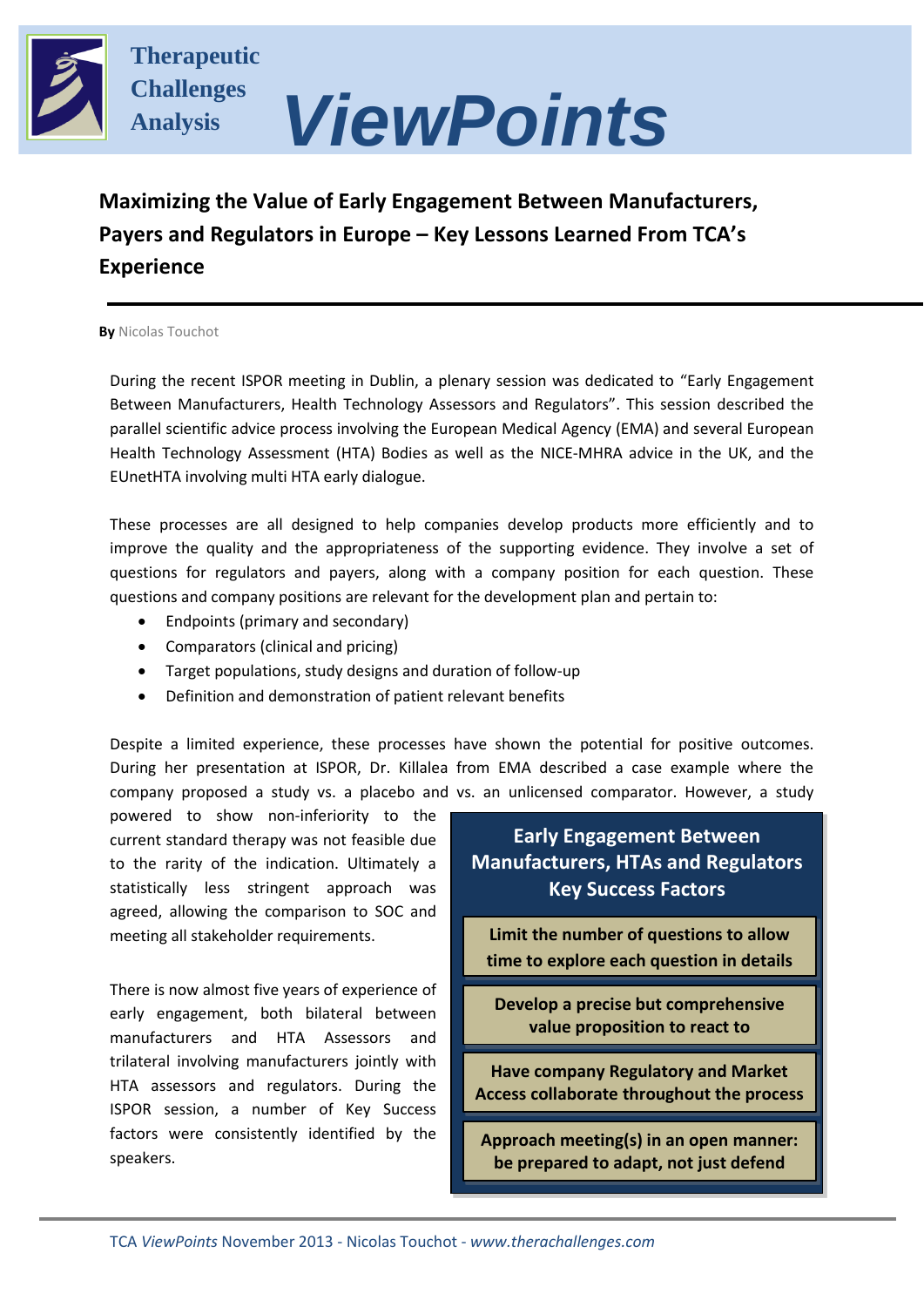

We believe that early engagements between manufacturers, payers/HTAs and Regulators are extremely powerful tools whose use is bound to increase significantly over the years to come. However, these processes are time and resource consuming for all parties. For example, for the European parallel scientific advice, the review procedure itself is only 10 to 70 days, but preparation can last up to 6 months and requires input from many internal stakeholders.

In this ViewPoint, we draw from our experience in assisting two companies preparing for the parallel scientific advice process to develop our recommendations on how to maximize the value of early engagement between manufacturers, payers/HTAs and regulators.

## **Optimizing the Outcome and Value of Early Engagement**



**Educate all internal stakeholders on the objectives of the early engagement process and its measure of success** 

The objective of initiating early engagement with payers and regulators is to reduce the overall go-tomarket risk. This overall risk can be schematically simplified as:

Overall Risk = Development Risk \*Regulatory Risk \* Market Access Risk.

It is necessary that all stakeholders clearly understand, and adhere to that objective. In our experience there is a natural tendency for each internal stakeholder group to want the advice to validate their own beliefs and positions. However approaching the process in this way is wrong. Early engagement is about defining and producing satisfactory arbitrages. Answers may mean more hurdles or investments for one internal team, but may facilitate the task or increase the chance of success for another team. For example a slight increase in development risk can be beneficial, if it comes at a low cost and reduces Market Access risk significantly. The development team must then be willing to support this outcome.

In our experience we even faced situations where certain internal stakeholders did not agree with the company's position on a specific question. The challenge is then to get these stakeholders to support a position that can be detrimental to their interests. This will only happen if all participants are fully educated about the process, about what to expect in terms of outcomes and about how the answers will affect their decisions moving forward. All must adhere to the fact that early engagement can only increase the overall chances of marketing the product at the desired price and for the broadest possible target population, therefore maximizing revenues.

Our practice suggests that most of the resistance comes from a lack of understanding. Some participants believe that engaging in early access is a way for senior management to check if they are right or wrong. Others fear that early engagement is binding and that if they have to "blindly" follow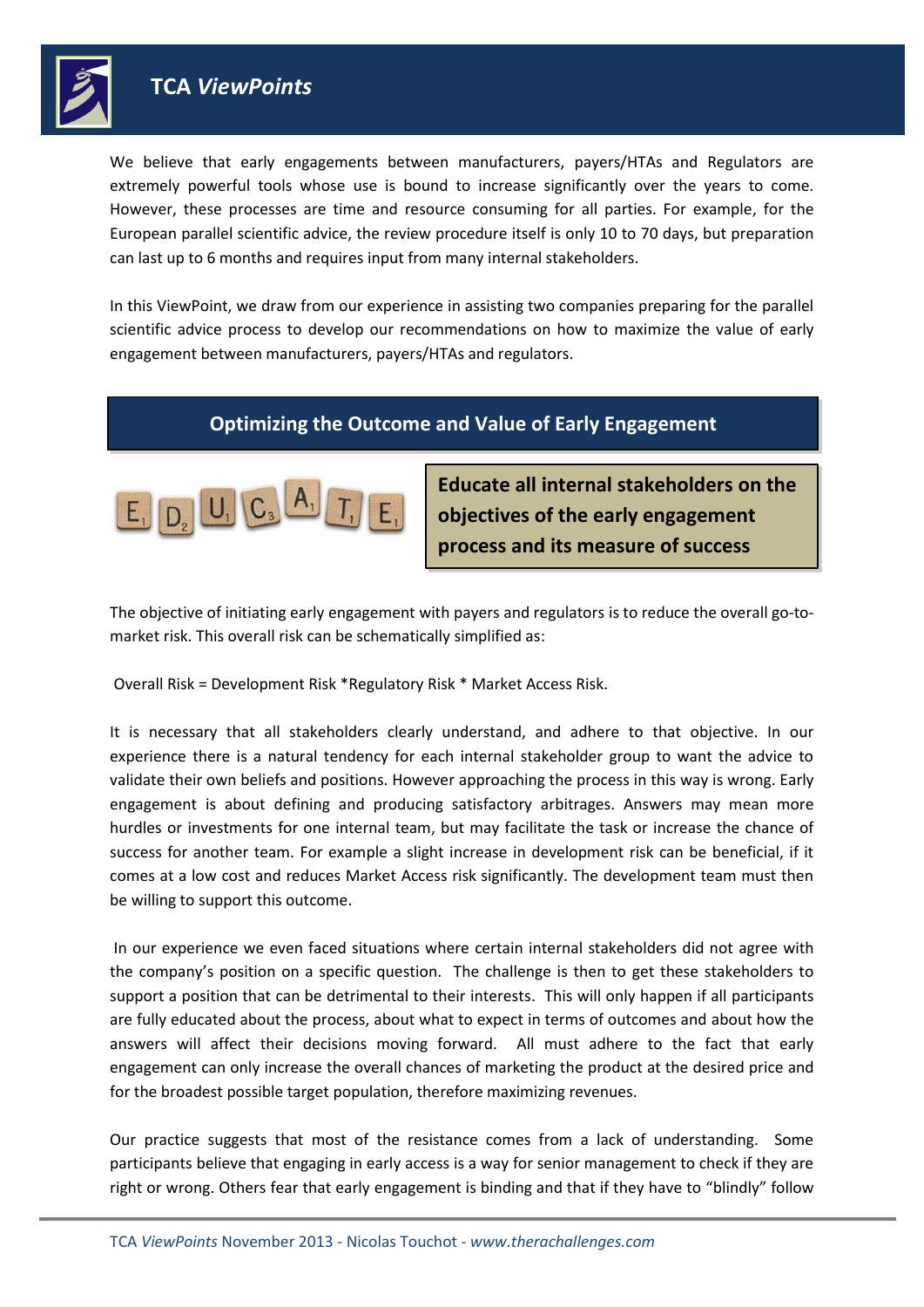

the answers, thereby limiting their future decision power. Others believe that payers and regulators use early engagement to further increase the complexity of evidence generation. None of that is true but these concerns need to be alleviated upfront by clearly explaining a process that is often novel and slightly out of the "comfort zone" of most participants.

**Nominate an unbiased "facilitator" to build consensus on questions and company position** 



Former British Prime Minister Margaret Tatcher once said: "To me, consensus seems to be the process of abandoning all beliefs, principles, values and policies. So it is something in which no one believes and to which no one objects". Unfortunately internal stakeholders involved in early engagement sometimes feel that they have to abandon some of their beliefs and principles to develop consensus on the company position or even the wording of the questions. But contrarily to Margaret Thatcher's rather cynical perspective, we feel that all participants should believe in that consensus, even if they did object strongly while it was developed.

Preparing for early engagement between manufacturers, HTAs and regulators requires a dialogue between teams that often do not communicate extensively internally, often speak different "linguos" and may have different personal and even financial incentives. To be successful, it should be totally dispassionate, taking the emotions and personal interests out of the process. Successful early engagements are those where ownership does not belong to one person but to the full team. Getting internal stakeholders to overcome their own desires and incentives is an important value outcome of the process, if not the most important.

As a result we believe that the person in charge of building the internal consensus should not be the leader of one of the key internal team vested in the outcome: regulatory, development or market access. Having been part of the various internal teams in the past is obviously a plus, but such individuals are rare. The brand manager could be a good facilitator, as he clearly has an incentive to maximize revenues but most companies have not allocated a brand manager yet at that stage of development. In our experience the best facilitator is not defined by his function or title, but rather by his experience to work across functions and his track record of achieving consensus.

External help can also be very useful in preparing for early advice. External consultants should be advisors and facilitators at the same time, providing process and possibly content expertise, as well as obtaining compromises toward a common benefit. The selection of external consultants responds to the same criteria than for internal facilitators: breadth of experience covering all internal and external stakeholders and ability to communicate with the various teams. External advisors must not appear to be aligned with one particular stakeholder. For example "pure" Market Access consultants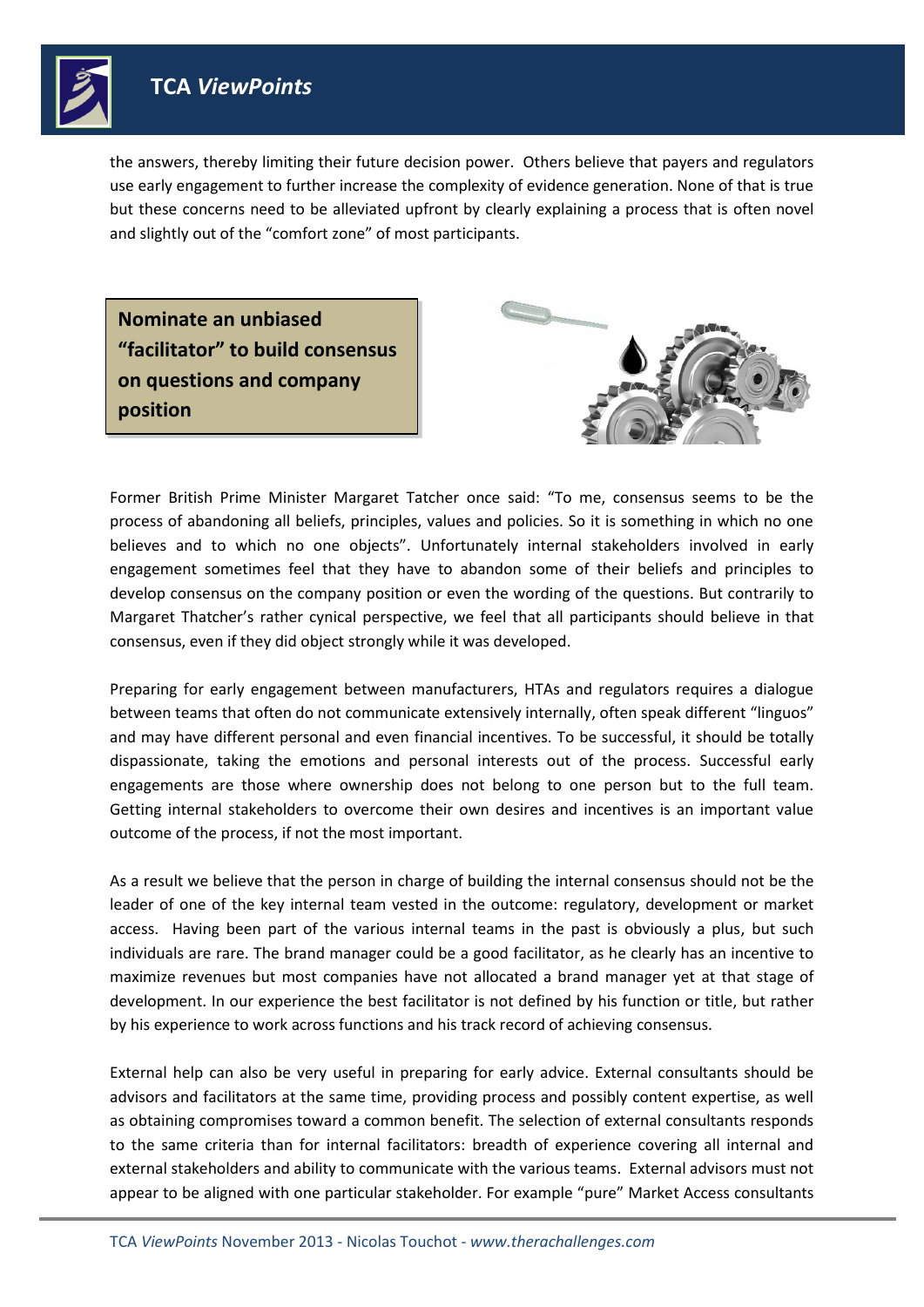

will be perceived by regulatory and research to be biased. They are best brought in by the commercial team or by senior management.



**Only ask questions for which answers clearly impact decisions**

This seems quite obvious but in our experience, when we collected initial suggestions for questions from the different internal stakeholders, many of these initial questions were asked by teams mostly to get a validation of their opinion. The early advice process is simply too time and resource consuming for that.

Payers and regulators involved in the early engagement process will echo this opinion. They are quick to recognize questions for which the answer is unlikely to impact on the evidence generation strategy. To avoid answering "meaningless questions", they have limited the number of questions that the company may ask. Despite that fact, they are still often faced with questions of low impact value. One payer involved in several early engagements commented that companies often start by asking generic questions such as "do you agree that there is a significant unmet need for novel products in the targeted indication?" Then, smiling, he added "And if we say no, do you really believe that the company will stop the development of the product….?"

So for each question, we suggest to anticipate the impact of the outcome:

- What is the implication of agreement or disagreement by the review committee? This implication must be a clear change in the development plan or in the value proposition.
- If the answer does not change the development plan, the TPP, or the product positioning, our belief is that it should simply not be asked.

**Prepare the questions and the company position through pre-work with regulators and payers** 



One can ask why is it necessary to go informally to payers before going formally to payers? We believe that this is crucial. The more precise the questions, and the more precise the corresponding company positions, the more useful the answers. In our experience, doing a limited number of payer interviews (8-10) prior to putting together a dossier for early engagement allows significant refinement of the content and the wording of the briefing package. This is a small incremental investment to the overall process with high return.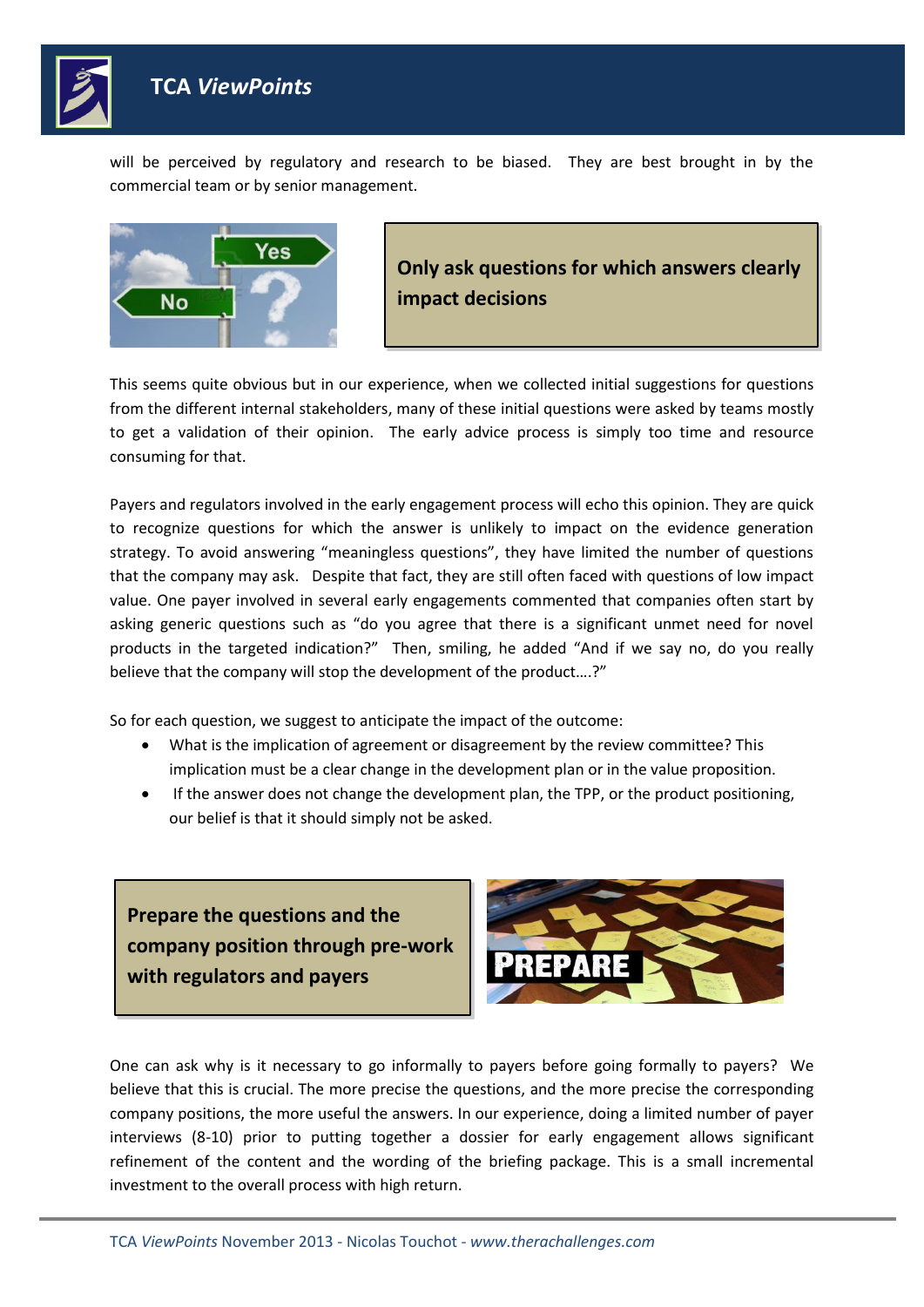

While asking questions, it is important to understand which data needs to be provided to allow regulatory and HTA participants to develop educated answers. It is also important to understand what will drive these answers, in order to make sure that all the information is provided in the documentation supporting the company position. Finally it is important to understand how to best phrase the questions so they fit within the payers' mindset and analysis process.

Pre-work with payers may also allow reducing the number of questions. If a question appears to relate to a non-issue during preparatory payer interaction, it can be eliminated, thereby freeing time to focus on high impact questions. For example, in one of our project, the company initially wanted to ask a question on the acceptability of Asian patients in a pivotal trial for a rare disease. During preparatory interviews, payers asked if there was a genetic or another ethnic component to the disease. Since no data suggested that Asian patients may react differently to patients from other ethnicities, they considered that the presence of Asian patients in the pivotal trial was not a concern for them and suggested to take that question off the final briefing package.

**Be willing to show flexibility during review meetings, but within pre-defined limits**





The success of early engagement between manufacturers, HTAs and regulators is measured if the outcome is a position that is agreed by all stakeholders while still meeting the objectives and the constraints of the company. This is different than trying to convince payers and regulators that the company position for each question is right. So it is important to enter the process with a certain level of flexibility.

In the early engagement process, regulators are willing to move away from standard regulatory study designs in order to demonstrate the patient benefits according to payer wishes, and payers are willing to accept and understand the constraints imposed by the regulatory process. In return, the company needs to be prepared to change its study design on the basis of the responses to its questions and on the discussions with payers and regulators.

On the other hand, there is no point exploring options if these are not possible. It is important to decide prior to developing the "briefing package" (ideally,) or prior to the review meetings (at least) what are the elements where the company position can be flexible and those where it cannot be.

For example if the joint advice committee asks (or is likely to ask) for a different comparator, but that comparator is not possible due to clear clinical reasons, we would suggest to:

Explain this clearly in the briefing package to pre-empt any possible discussion

OR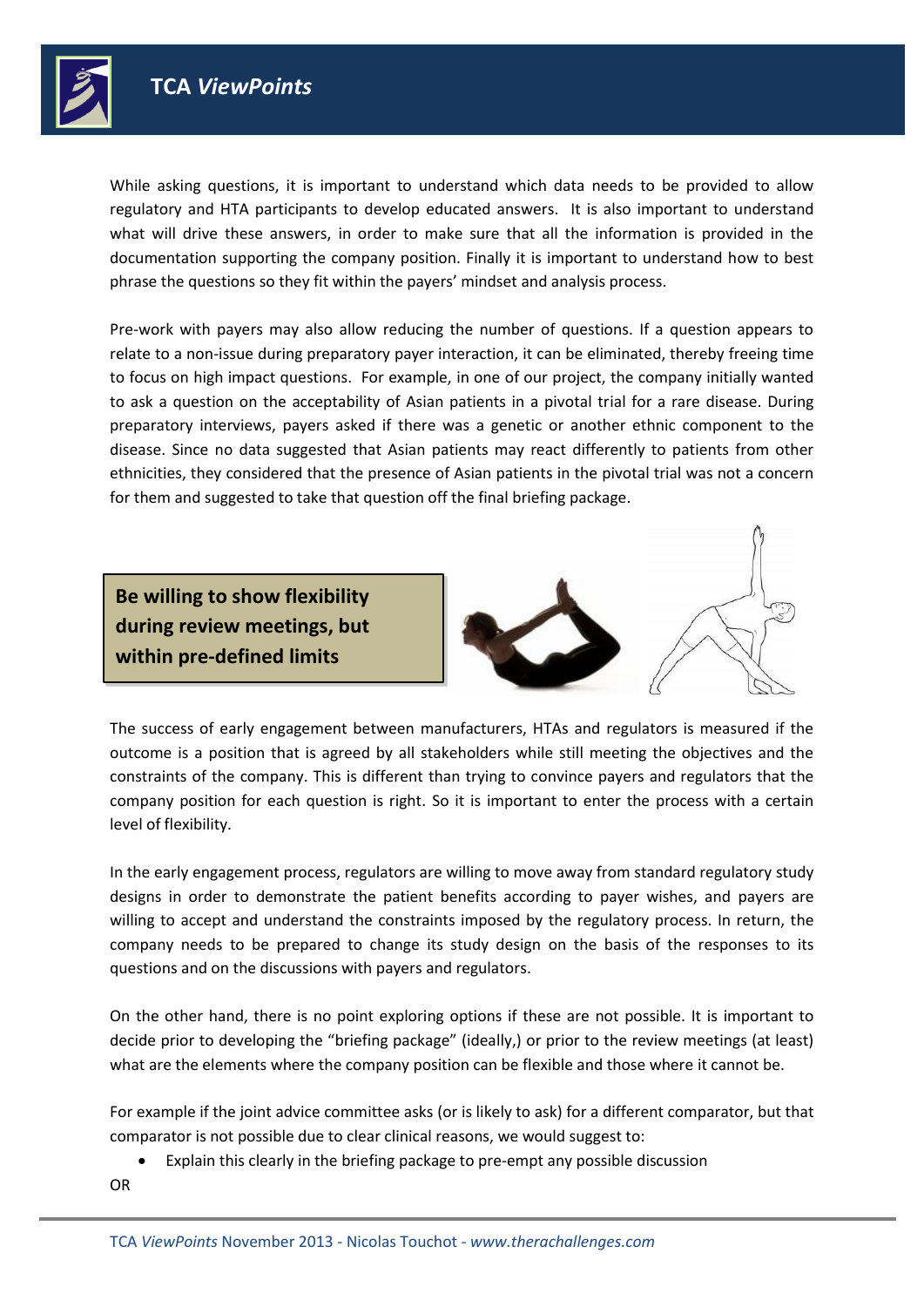

 Address it as a question, as it will likely have come out as a topic of during pre-work discussions with payers

In either case, if it a discussion on that topic is likely to happen, walk into the meeting with a clear, rationalized and consensual position that this comparator cannot be used.

#### **Additional TCA Recommendations**

**Consider completing the "Briefing Package" even if you do not intent to complete the overall process The external and internal preparation still create significant value**



While early engagement is certainly useful to obtain answers to specific questions, the process may become more time consuming or may simply not be possible for all products due to limited availability of payers and regulators. Some payers may be more incentivized than others, especially those who are developing a commercial consulting business around early interaction such as NICE, but the NICE model is unlikely to be repeated broadly and it provides only a single-country answer.

In our opinion, even if the process is not completed, there is a huge value to conduct the preparation externally and internally and to develop an "as-if briefing package", thereby building the internal consensus around the company position. If the preparation work is done correctly and honestly (without bias, or need to validate the position of a particular stakeholder), the answer to most questions should actually be in line with the proposed company position.

Initiating an early internal dialogue between R&D, Market Access and Brand management is invaluable. This is often difficult to achieve and preparing for the briefing package provides the perfect framework for such interaction with a clear deliverable. Using this framework is a powerful tool to ensure that all key stakeholders in the company are aligned around a common set of beliefs and objectives during the development process.



**Do not be afraid of this process even if you are a small company with limited resources Dive In!**

To date early engagement opportunities have mostly been used by big pharma. For example, out of the 25 first EMA European parallel scientific advice procedures, only 2 were from small and medium entities. While this shows that big pharma has clearly recognized the potential of early advice, it is